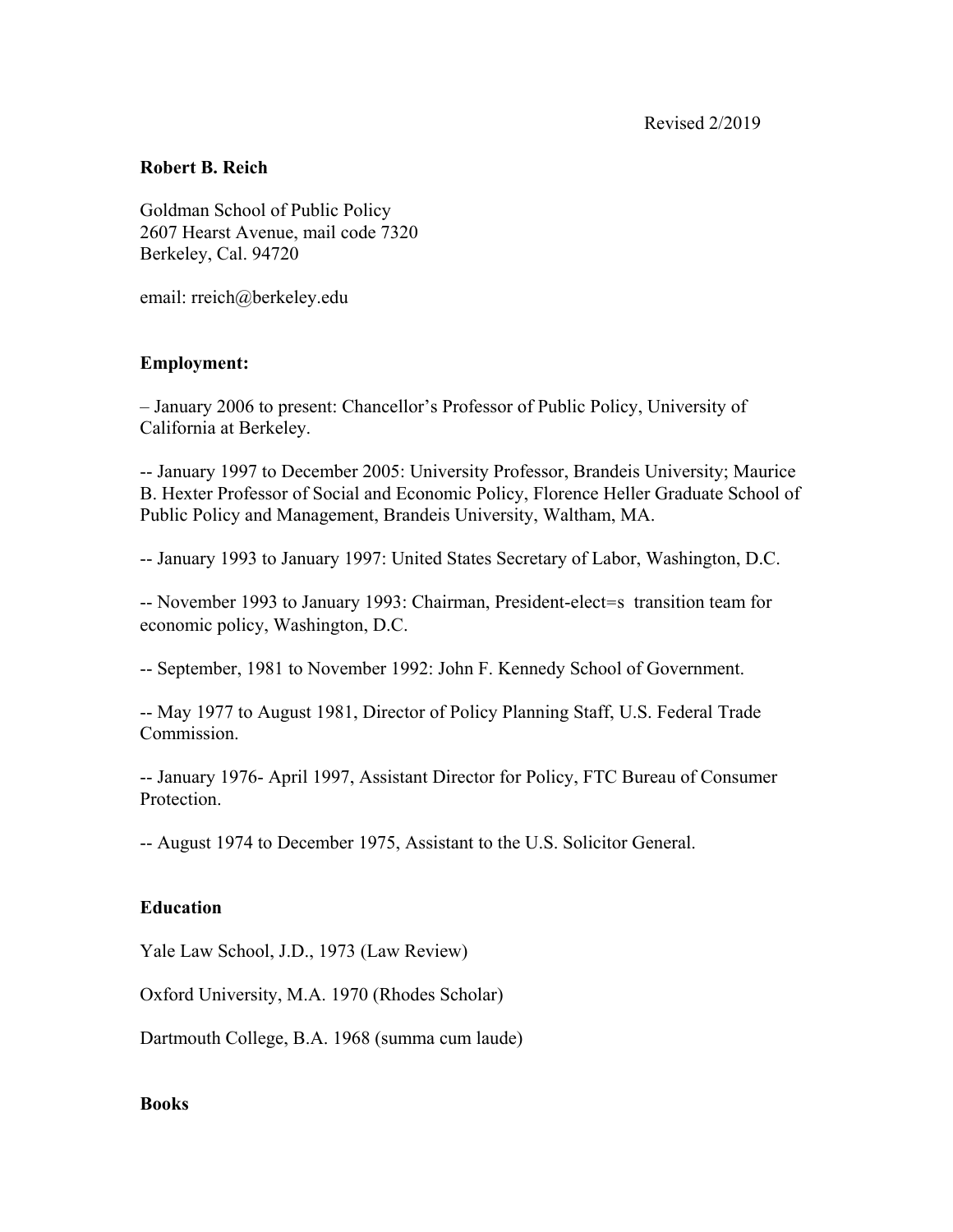The Common Good (2018), Knopf. (*National bestseller.*)

Saving Capitalism: For the Many, Not the Few, Knopf (2015). (*Translated into five languages, national bestseller.*)

Aftershock: The Next Economy and America's Future, Knopf (updated edition, 2013). (*National bestseller*.)

Beyond Outrage: What Has Gone Wrong with Our Economy and Our Democracy, and How to Fix It, Knopf (2012).

Supercapitalism**,** Knopf, 2007 (*Translated into 12 languages*).

Reason, Knopf, 2004.

The Future of Success, Knopf, 2001 (*Translated into 8 languages*).

Locked in the Cabinet, Knopf, 1997 (*National bestseller*).

The Work of Nations, Knopf, 1991 (*Translated into 22 languages, national bestseller*).

The Power of Public Ideas, Harvard University Press (editor and co-author), 1990.

Tales of a New America, Knopf, 1987.

New Deals: The Chrysler Revival and the American System, (co-author with John D. Donahue), Times Books, 1985,

The Next American Frontier, Times Books, 1983.

Minding America=s Business, (co-authored with Ira C. Magaziner), Vintage, 1981

### **Collections of essays**

I=ll Be Short, Beacon Press, 2002

Public Management in a Democratic Society: Cases and Commentary, 1990.

The Resurgent Liberal, Knopf, 1989.

## **Documentaries**

"Saving Capitalism" 2017 (nominated for an Emmy, Netflix original).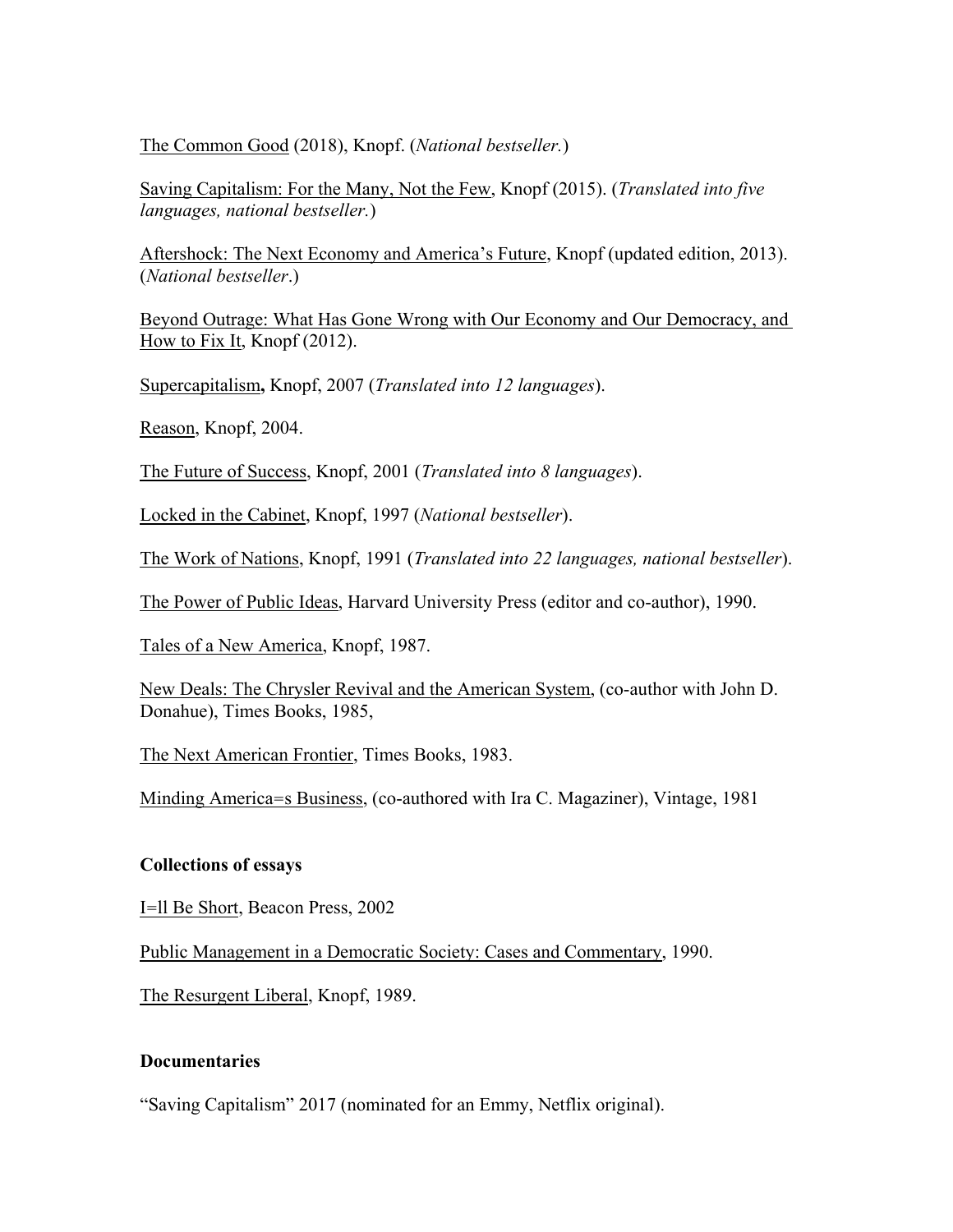"Inequality for All" 2013 (Special Jury Prize, Sundance Film Festival).

## **Selected articles (not including columns):**

"The Majestic Inequality of the Law," The American Interest, March-April 2016.

"The Political Roots of Widening Inequality, The American Prospect, April 28, 2015.

"Economic Policy is Too Important to Be Left to Economists," Chronicle of Higher Education, September 23, 2015;

"Does the Free Market Erode Moral Character?" John Templeton Foundation, 2011;

"Dear Mr. Corporation" The American Interest, July-August 2010.

"Principles Before Heroes" Democracy, Spring 2010;

"Reading America's Tea Leaves," The American Interest, Nov-Dec, 2010;

"Capitalism and Democracy," The Encylopedia of Political Science, GQ Press, 2010;

"Government in Your Business," Harvard Business Review, June, 2009;

**"**How Capitalism is Killing Democracy," Foreign Policy, Sept-October 2007;

"The Political Response to Globalization," in Progressive Lawyering, Globalization, and Markets (Dalton, ed), William Hein, 2007.

"The Future of Learning," New England Journal of Public Policy, October 2006 (reprinted in Continuing Higher Education Review, Fall 2006);

"The Art of Narrative," Leadership Excellence, September, 2005;

AThe Challenge of Decent Work,@ International Labor Review 141, No.1-2., 2002;

AIntroduction@ to Adam Smith, The Wealth of Nations, Modern Library Edition, 2000;

AForward@ The New Inequality, Richard Freeman, ed., 1999;

AGalbraith in the New Gilded Age,@ Between Friends, Helen Sasson, ed., 1999;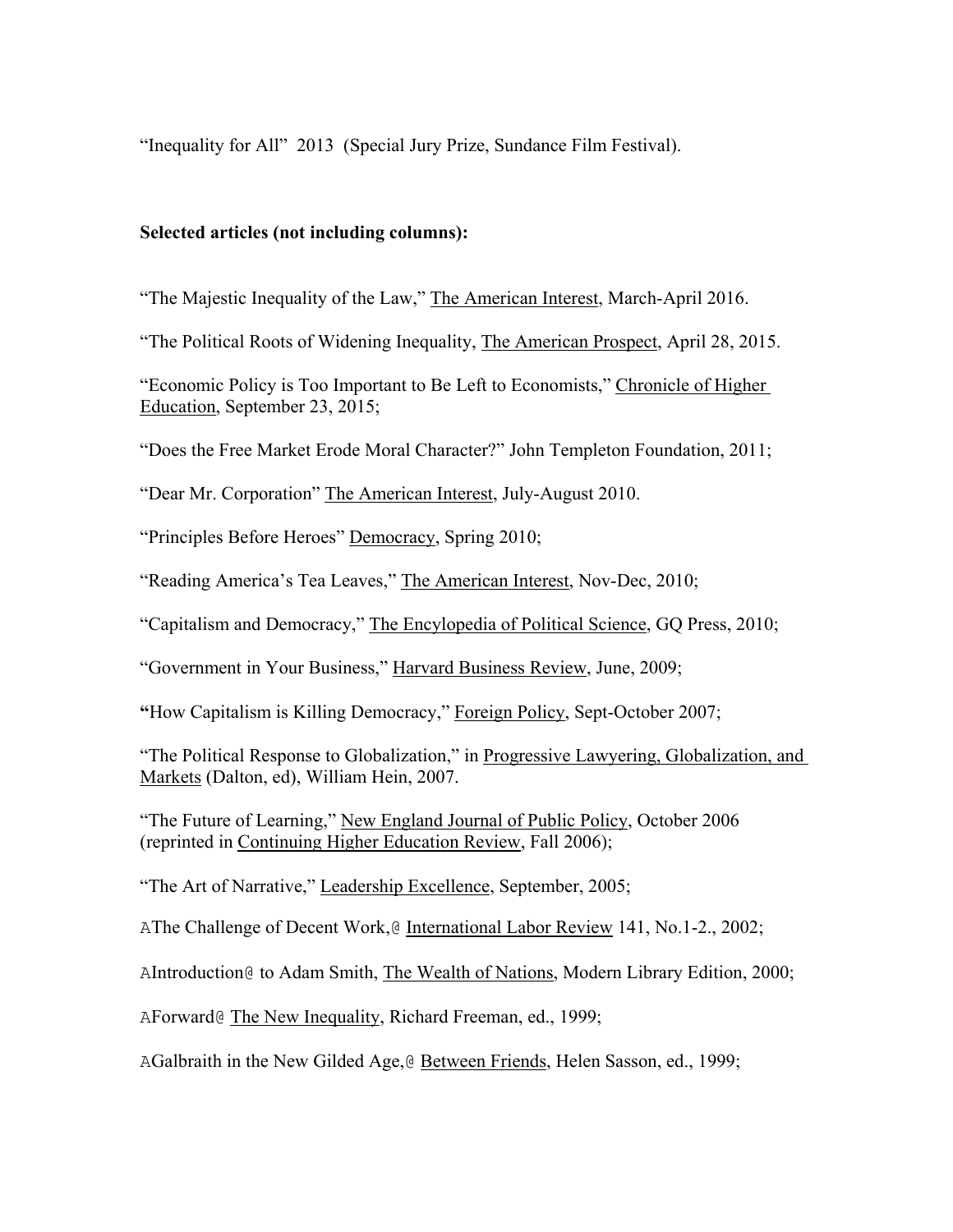"The Future of Work," The Little Brown Reader, 8<sup>th</sup> edition, 1999 (also appearing in Readings for the 21<sup>st</sup> Century (Vesterman, ed), Allyn and Bacon, 1991)

ASocial and Political Context of International Trade,@ in Regional Cooperation and Asian Recovery, Petri, ed., 1999;

AThe New Corporate Social Responsibility, @ California Management Review, Winter, 1998;

AWhat Happened to the American Social Compact?@ Maine Law Review, vol. 50, no.1, 1998;

"Forward," The Changing Nature of Work (Ackerman et al, ed), Tufts University and Island Press, 1998;

"The Real Economy," Perspectives on American Government (Lasser, ed), Heath, 1992.

AWhat is a Nation?@ Political Science Quarterly, Summer, 1991;

AWho is Them?@ Harvard Business Review, March/April, 1991; ADoes Corporate Nationality Matter?@ Issues in Science and Technology, Winter, 1991;

ATrade: With Whom? For What?@ Journal of Political Economy and Management, vol, 9, 1990;

AWho is Us?@ Harvard Business Review, January 1990;

AThe Quiet Path to Technological Preeminence, @ Scientific American, October, 1989;

AThe Economics of Illusion and the Illusion of Economics,@ Foreign Affairs, Spring, 1988;

AThe Team as Hero, @ Harvard Business Review, May, 1987;

ATechnological Trends and their Application to U.S. Industry,@ Economic Development Review, Winter, 1986;

APublic Administration and Public Deliberation,@ Yale Law Journal, Vol. 94, 1985;

ALabor Law, Reform, and the Japanese Model,@ Harvard Law Review, Vol 98, No. 3, January, 1985.

ABailout: A Comparative Study in Law and Industrial Structure,@ Yale Journal of Regulation, vol. 2, 1985;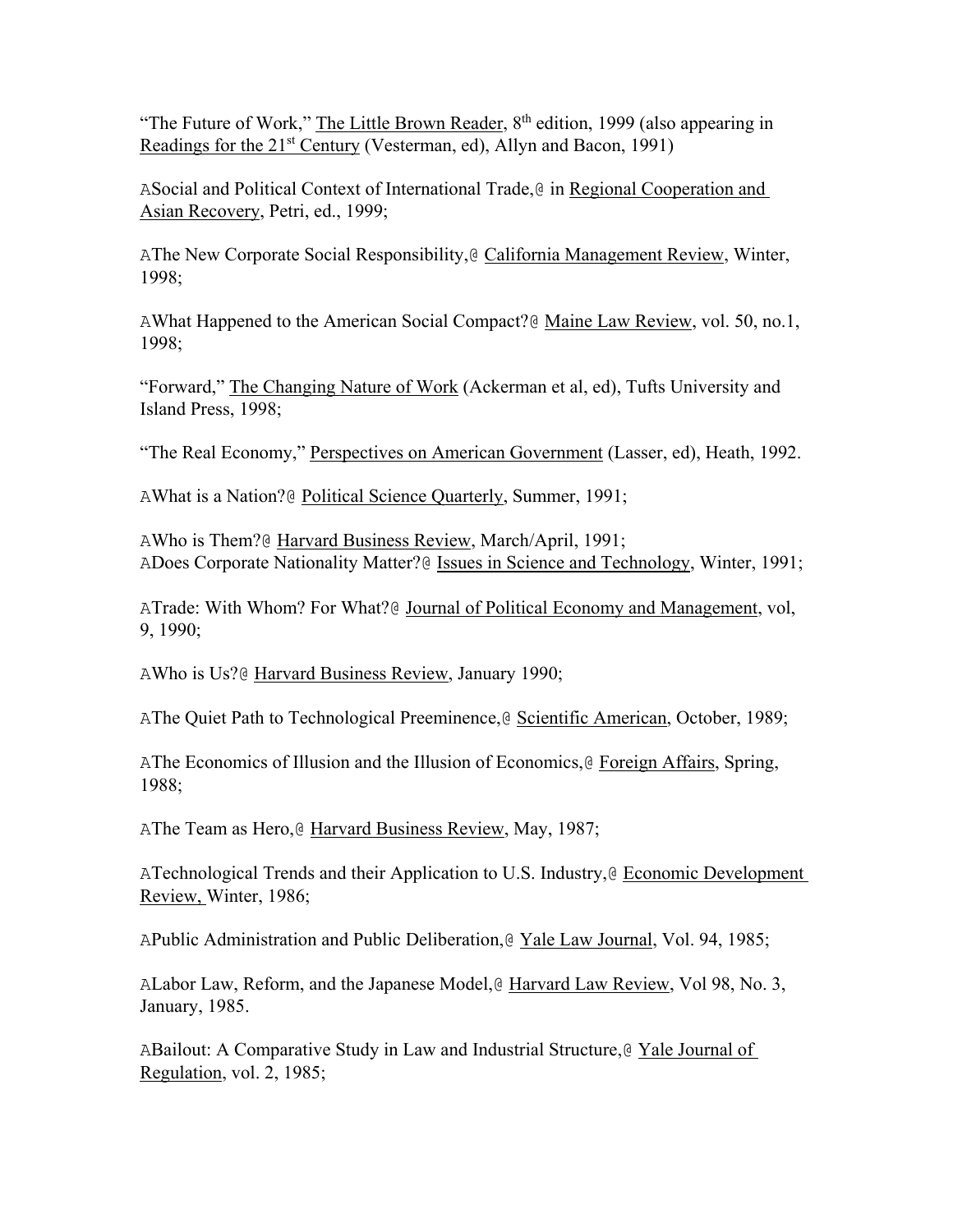AReflections on Boundaries,@ Yale Journal of Law and Social Policy, vol. 2, Spring, 1984;

AAn Industrial Policy of the Right,@ The Public Interest, No. 73, Fall, 1983;

ABeyond Free Trade,@ Foreign Affairs, Spring, 1983;

AMaking Industrial Policy,@ Foreign Affairs, Spring, 1982;

AWhy the U.S. Needs an Industrial Policy, @ Harvard Business Review, January, 1982;

ARegulation by Confrontation or Negotiation?@ Harvard Business Review, May, 1981;

AToward a New Consumer Protection,@ U.of Pennsylvania Law Review, vol. 128, 1979.

AConsumer Protection and the First Amendment,@ Minnesota Law Review, vol 61, 1977.

# **Columns, Opeds, and Book Reviews (in addition to my weekly syndicated column for Newsweek, SF Chronicle, and other publications):**

"Trump Offers Socialism for the Rich, Capitalism for Everyone Else," The Guardian, February 11, 2019;

"State of Disunion," The Guardian, February 4, 2019;

"Air-Traffic Controllers Defeated Trump," The Guardian, January 29, 2019;

"A New Message from Democrats: It's Time to Empower Workers," The Guardian, January 25, 2019;

"America's New Year's Resolution: Impeach Trump and Remove Him," The Guardian, December 29, 2018;

"The U.S. Is On the Edge of an Economic Precipice," The Guardian, December 23, 2018;

"Trump Takes On General Motors (Guess Who Wins?)" The Guardian, December 3, 2018;

"What Amazon HQ2 Tells Us About America's Great Divide," The Guardian, November 14, 2018;

"Break Up Facebook (And While We're At it, Google, Apple, and Amazon)," The Guardian, November 20, 2018;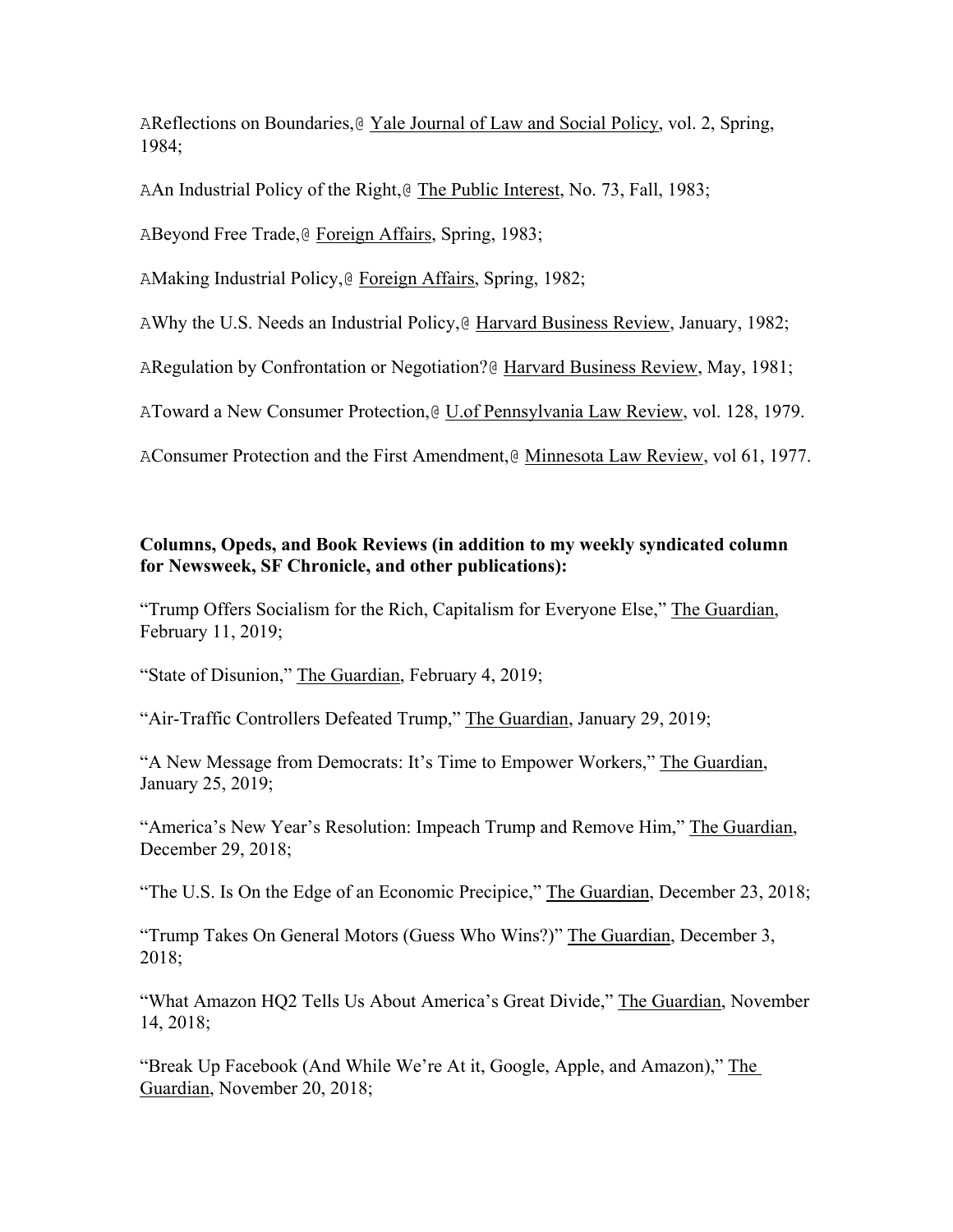"What Amazon HQw Tells Us About America's Great Divide," The Guardian, November 14, 2018;

"Almost 80 Percent of U.S. Workers Live from Paycheck to Paycheck. Here's Why" The Guardian, July 29, 2018;

"What if the Government Gave Everyone a Paycheck?" New York Times Books Review, July 9, 2018;

"Donald Trump Did More than Wrestle CNN in a Video. He Attacked Democracy," The Guardian, July, 2017;

"Trumpcare Isn't about Health. It's a Tax Cut for the One Percent," The Guardian, June 26, 2017;

"Scam Alert: Trump's Infrastructure Plan is a Giveaway to the Rich," The Guardian, June 10, 2017;

"Big Tech Has Become Way Too Powerful," New York Times, September 18, 2015;

"The Democratic Party Lost its Soul. It's Time to Win Back," The Guardian, November 18, 2016;

"Democrats Once Represented the Working Class. Not Any More," The Guardian, November 10, 2016;

"Bernie Sanders Proved Politicians Can Make it This Far Without Selling Their Souls," The Guardian, June 9, 2016;

"Want to Reverse Sky-High Inequality? Bernie Sanders is the Pragmatic Choice," The Guardian, January 2016;

"Friction is Now Between Global Financial Elite and the Rest of Us," The Guardian, November 2015;

"McCutcheon Took Us Back in Time, But it Might Just Birth the Next Occupy," The Guardian, April 2014;

"the American Right Focuses on Poverty, Not Inequality, to Avoid Blame," The Guardian, February, 2014;

"American Bile," New York Times, September 21, 2013;

"New Industry Can Thrive with Better Training," New York Times, August 5, 2013;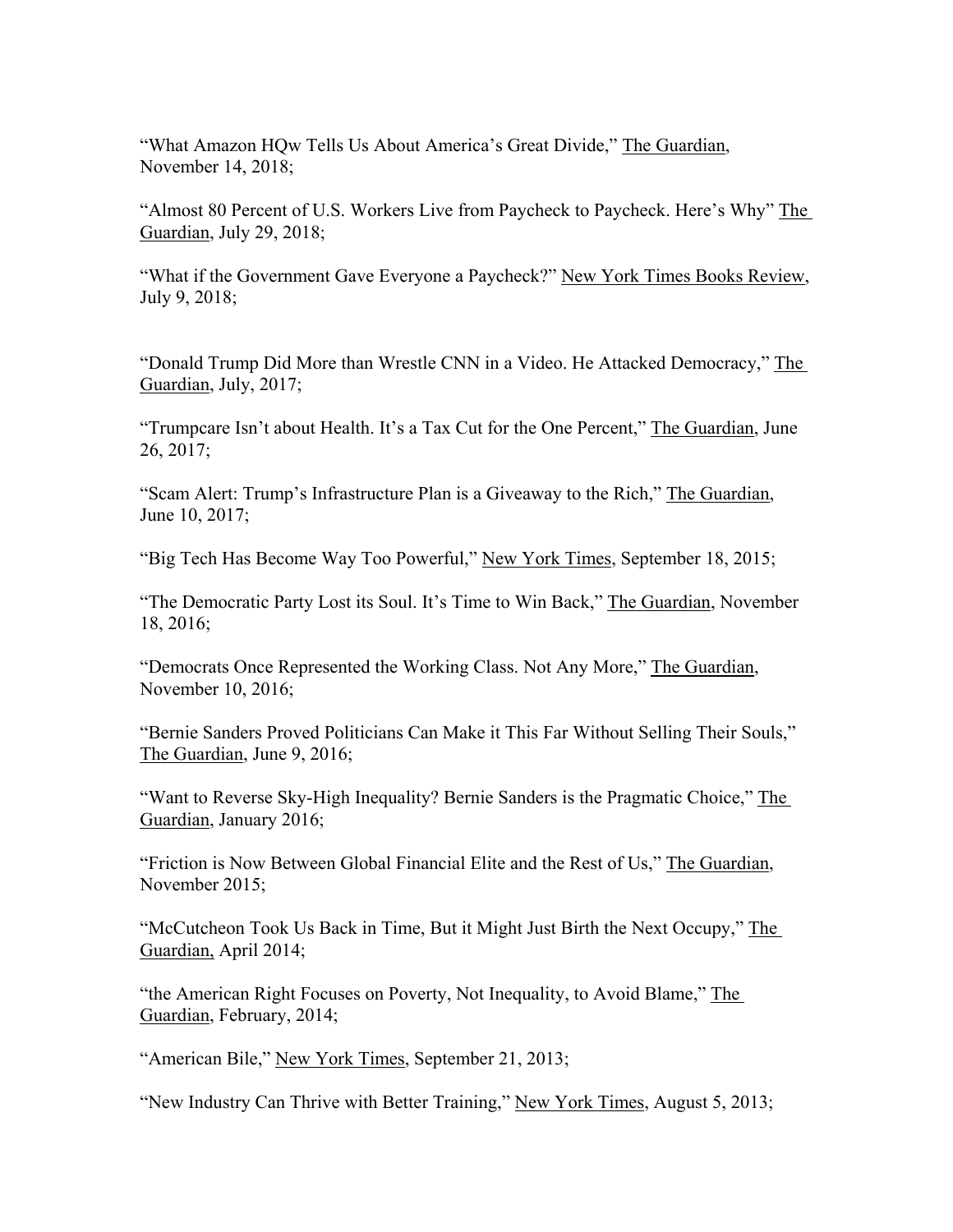"Deficit Cutting has Poisoned U.S. Economic Debate," Financial Times, December 13, 2012;

"The Real Lesson from Obama's Victory," Financial Times, November 9, 2012;

"Why America's Fiscal Cliff May Be a Gentle Hill," Financial Times, October 12, 2012;

"After the Politics, the Reality of the U.S. Labor Market," Financial Times, September 7, 2012;

"Bipartisan Move Won't Take Sting out of Obamacare," Financial Times, June 28, 2012;

"Only the Rich are Benefiting from America's Recovery," Financial Times, April 2, 2012;

"Looking Beyond Election Day," New York Times, November 24, 2011;

"The Limping Middle Class," New York Times, September 3, 2011;

"The Jobs Picture Still Looks Bleak," Wall Street Journal, April 12, 2010;

"Why Business Should Fear the Tea Party," Wall Street Journal, October 29, 2010

### **University lectures**

"Why the Common Good Disappeared and How We Get it Back," Class of 1968 Lecture, University of California Berkeley, October 12, 2018.

"How Did We Get Into this Mess: Reclaiming Our Economy and Our Democracy," University of California Santa Barbara, November 5, 2017.

"The Rise of the Anti-Establishment," Lind Lecture, University of British Columbia, March 2, 2017.

"Capitalism and Democracy," McCoy Lecture in Ethics and Society, Stanford University, April 12, 2016.

"The Ethics of Capitalism," Tanner Forum on Social Ethics, Salt Lake Community College, October 19, 2016.

"The Politics and Economics of Inequality," University of Texas at Austin, September 3, 2015.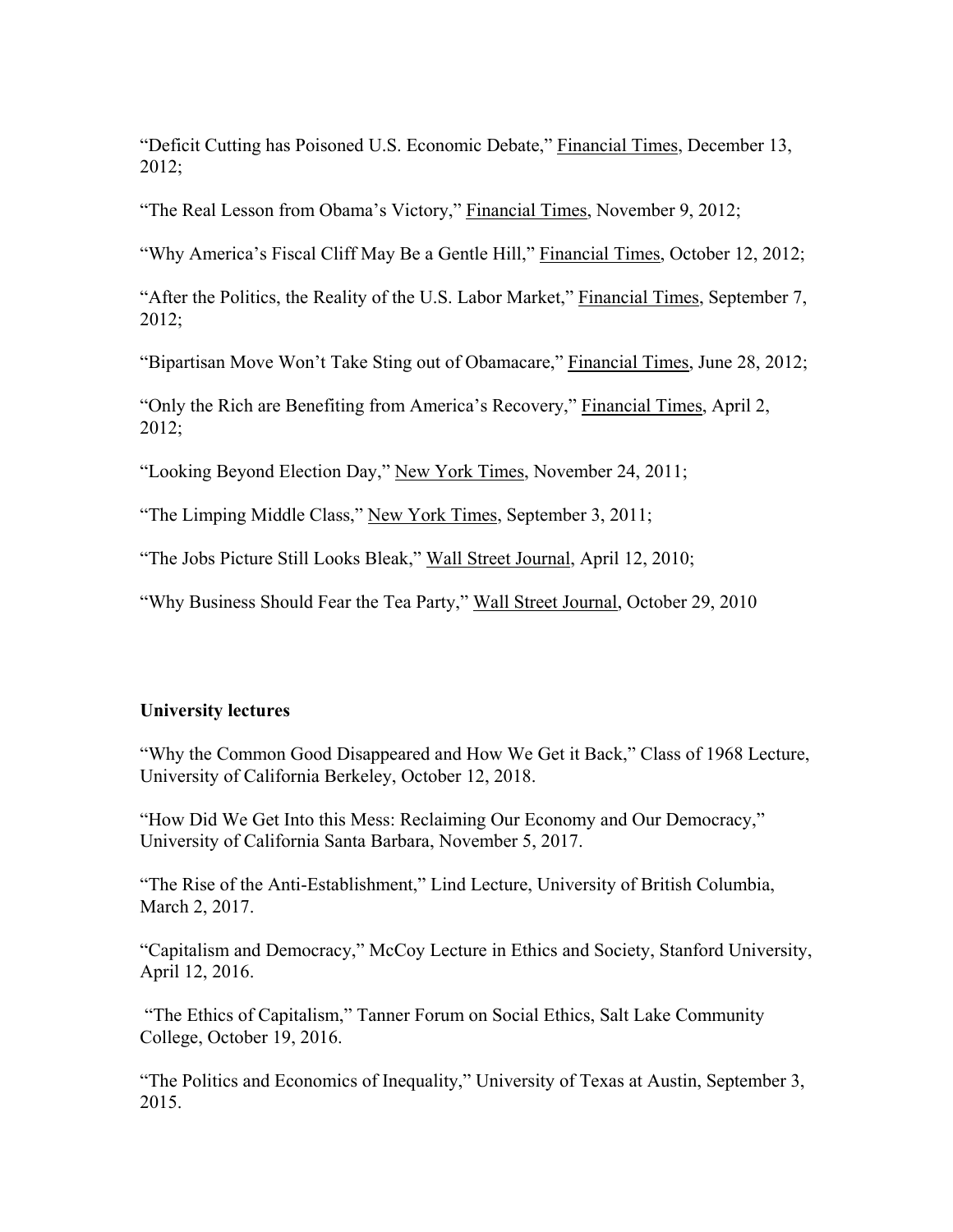"Why Widening Inequality is Worrying," John A. Hogan Distinguished Lecture, University of New Hampshire, April 8, 2015;

"Bi-Partisan Solutions for America's Economic Future," Guilford College, Greensboro, North Carolina, February 17, 2015;

"Our Economic Future," Northern Arizona University, November 7, 2013;

"The Meaning of a Competitive Economy," Simon Fraser University, Vancouver, British Columbia, October 3, 2013;

"National Economic Policy in a Global Economy," University Lecture, University of Puget Sound, October 4, 2012;

"Rich and Poor Nations," Wiley Memorial Lecture, Texas A&M, September 5, 2012;

"Inequality," Wayne State University Distinguished Lecture, September 16, 2011;

"The Next Economy and America's Future," Barbara Weinstock Memorial Lecture on the Morals of Trade," University of California, Berkeley, March 18, 2011;

"The Purpose of an Economy," Distinguished Lecture, University of Iowa, February 1, 2011;

"The Moral Challenge of Inequality," Earl Lecture, Pacific School of Religion, January 25, 2011;

"Everyday Corruption," Safra Lecture, Harvard Law School, April 5, 2010;

"Will Our Children Live As Well?" John. P. Frank Memorial Lecture, University of Arizona, March 19, 2009;

**"**What Education Means in the New Global Economy," Millennium Speaker, North Carolina State University, January 31, 2008;

**"**The Crisis in Health Care, and What it Means for the Economy," Annual Lecture, Medical College of Wisconsin, November 15, 2007

**"**Globalization and its Discontents," Distinguished Lecture, University of Tennessee, October 19, 2007;

**"**China, India, and Even Colorado," University of Colorado, June 6, 2007;

**"**The Truth About Globalization and Wages," Distinguished Lecture, McLennan Community College, Waco, Texas, April 11, 2007;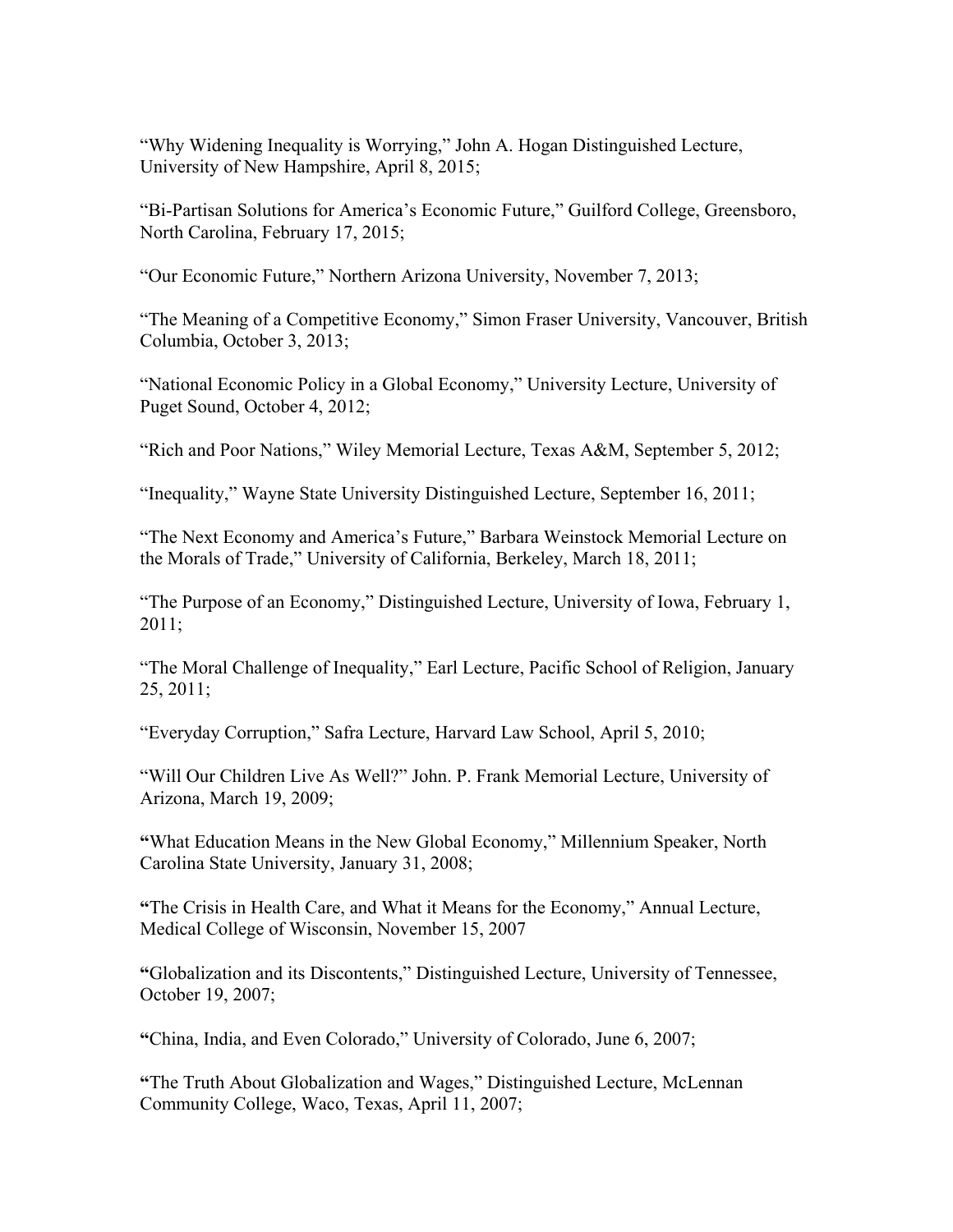**"**The New Face of Globalization," University of Southern Maine, September 29, 2006;

**"**The Economy and Median Wages," Annual Public Lecture, Cedar Crest College, Allentown, PA, September 14, 2006;

"The New Face of Globalization," Memorial Lecture, Pacific Lutheran University, Tacoma, Washington**,** October, 2006;

**"**Education and the Economy," Northern State University, Germantown, Tenn., April 5, 2005;

"Education and Economic Development," Robinson Lecture, University of North Florida, November 16, 2005;

"The Second Bush Administration," Ralph Miliband Lecture, London School of Economics, March 22, 2005;

AVermont in the Global Economy,@ Annual Lecture, Saint Michael=s College, Champlain College, and University of Vermont, October 28, 2004;

AThe Truth About Globalization and Politics,@ Behrend College Lecture, Penn State Behrend College, October 20, 2004;

AGlobalization and Technological Change,@ Institute of Policy Research, Northwestern University, October 19, 2004;

AThe Future of the North American Economy,@ Palmer Lecture, University of Calgary, September 23, 2004;

APoverty Policy in Europe and the United States,@ Rothermere Lecture, Rothermere Institute, Oxford University, April 29, 2004.

AHigher Education as a Public Good,@ Annual Lecture, Higher Education Policy Institute, Royal Institute, London, March 25, 2004.

AThe Case for Globalization,@ University of Rhode Island Honors Lecture, September 23, 2003.

AThe World=s New Work,@ Bernstein Memorial Lecture, UCLA, April 10, 2003.

AThe Future of American Globalization,@ Brown University Public-Affairs Lecture, April 3, 2003.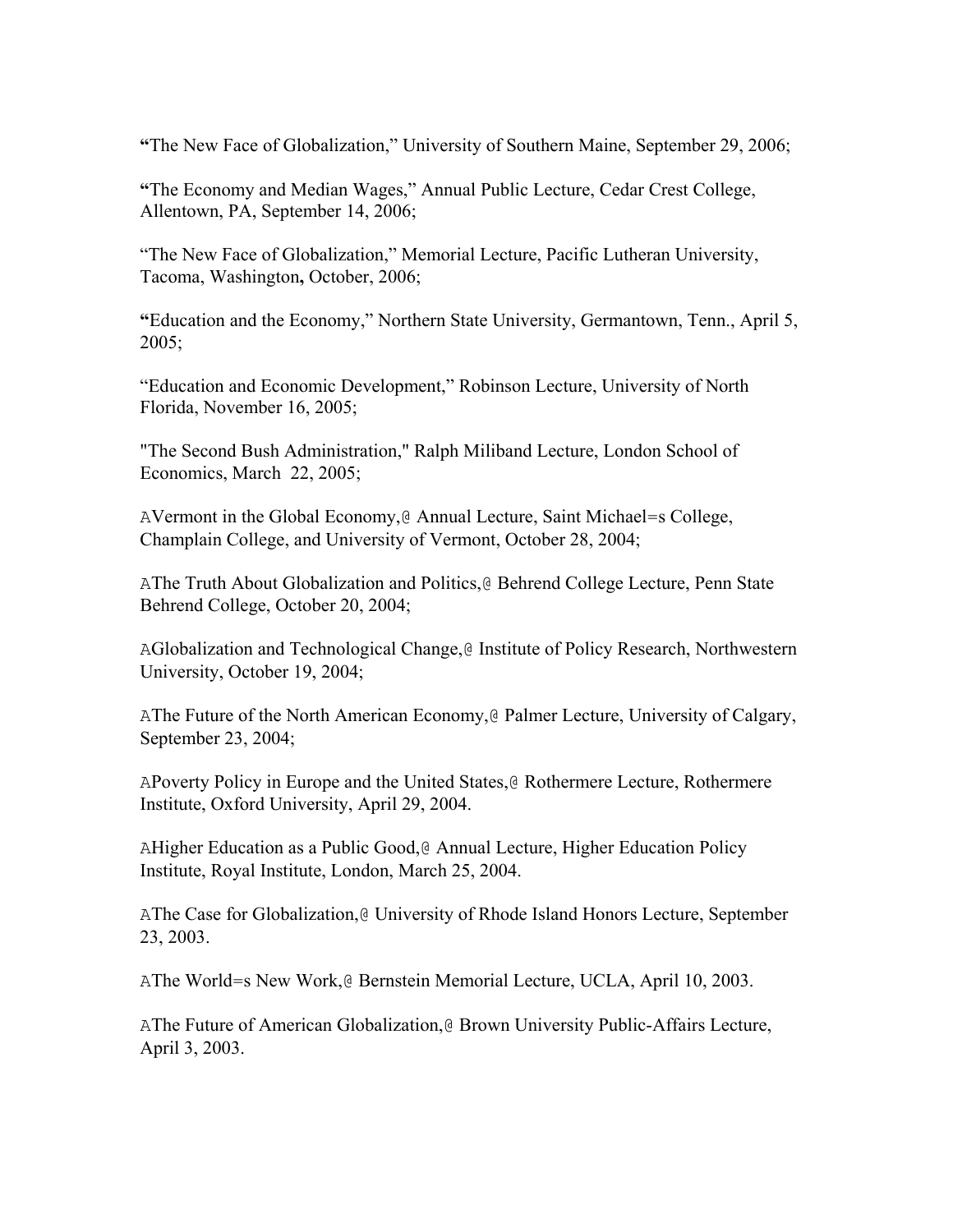AProgressive Politics and the Democratic Ideal,@ Carlton College Convocation Lecture, February 29, 2003.

AThe Economic Consequences of Our War on Terrorism,@ Bowdoin College Lecture, October 24, 2002.

AWhy We Work So Hard,@ LSE Lecture, London School of Economics, May 14, 2001.

AThe American Penchant for Exit,@ Noah Krieger Memorial Lecture, Brown University, October 25, 2000.

AThe True Meaning of Corporate Social Responsibility,@ Rudolph Peterson Lecture, University of California at Berkeley, 1998.

AToward Higher Employment and Higher Wages,@ John Smith Memorial Lecture, Prime Minister=s Residence, London, England, November 11, 1997.

AThe American Social Compact,@ Gamble Memorial Lecture, University of Massachusetts at Amherst, October 9, 1997.

AGrowing Together,@ Coffin Lecture, University of Maine, October 6, 1997.

# **Professional presentations**

"Why Economic Policy is Too Important to be Left to Economists," Keynote, American Political Science Association, September 3, 2015;

"The Social Impact of Inequality," Keynote, American Sociological Association, August 16, 2014;

"Human Capital and the New Economy," American Association of State Colleges and Universities, October 23, 2013;

"Economic Forecast, 2012," Commonwealth Club of San Francisco, February 2, 2012;

"The Jobs of the Future," Urban Land Institute, October 19, 2012;

"Economic Policy and Rich Nations," Australian Financial Services Council, August 2, 2012;

"Economic Development and Resource-Rich States," Anchorage Economic Development Corporation, July 25, 2012;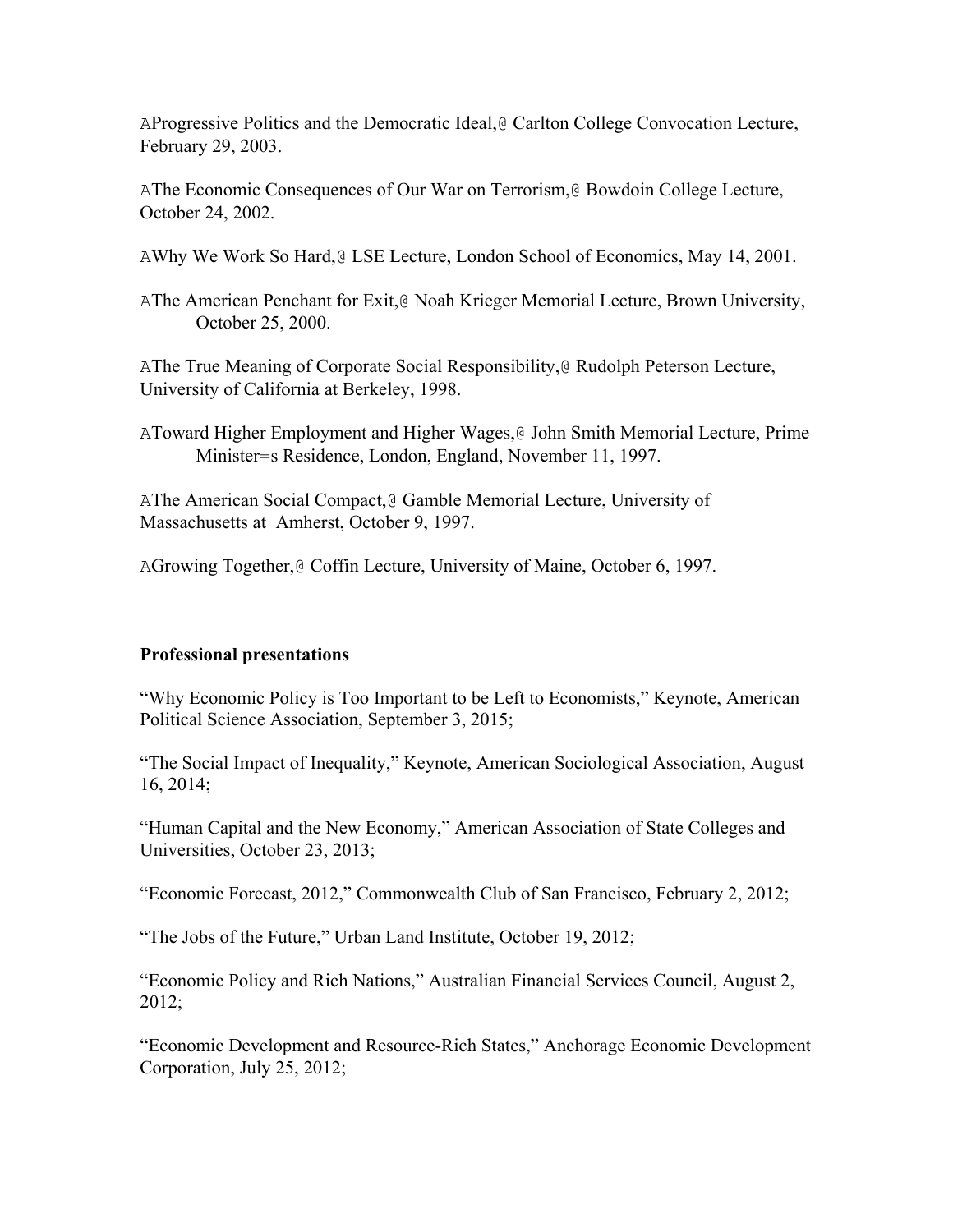"The State of the Economy," Panetta Institute for Public Policy, April 9, 2012;

"The Economic Implications of Healthcare Reform," Healthcare Information and Managers System Society, February 21, 2011;

"Economic Development at the County Level," National Association of Counties, July 18, 2010;

"Fiscal Implications of Healthcare Reform," America's Health Insurance Plan Institute, June 10, 2010;

"The Global Financial Crisis," Keynote, Cercle Des Economistes conference, Aix-en-Provence, France, July 6, 2010;

"The Economic Development of Cities," Toronto Forum for Global Cities, November 10, 2009;

"The Economics and Politics of Human Capital," Council for the Advancement and Support of Education, July 9, 2009;

"The Global Economic Crisis," Keynote, International Conference on Progressive Governance, Vina del Mar, Chile, March 27, 2009;

"The New Administration and the Economic Crisis," American Economic Association, January, 2009;

"Requirements for the Stimulus Package," Testimony before House Leadership, Washington, D.C., January 7, 2009;

"The Dangers Ahead for the Global Economy," Keynote, Argentine Business Leaders Conference, Management Development Institute of Argentina, Mar del Plata, Argentina, October 30, 2008;

**"**The New Global Economy," Keynote, Federation of Norwegian Enterprise, Oslo, January 8, 2008;

**"**The Global Economy and the Role of Philanthropy," Southern California Grant Makers, November 8, 2007;

**"**The Global Economy is No Longer What it Seems," Annual San Francisco Treasury Symposium, September 18, 2007;

**"**The Fiscal Challenge," Government Finance Officers Association, June 11, 2007;

**"**The Future of Management Education," Association to Advance Collegiate Schools of Business, April 23, 2007;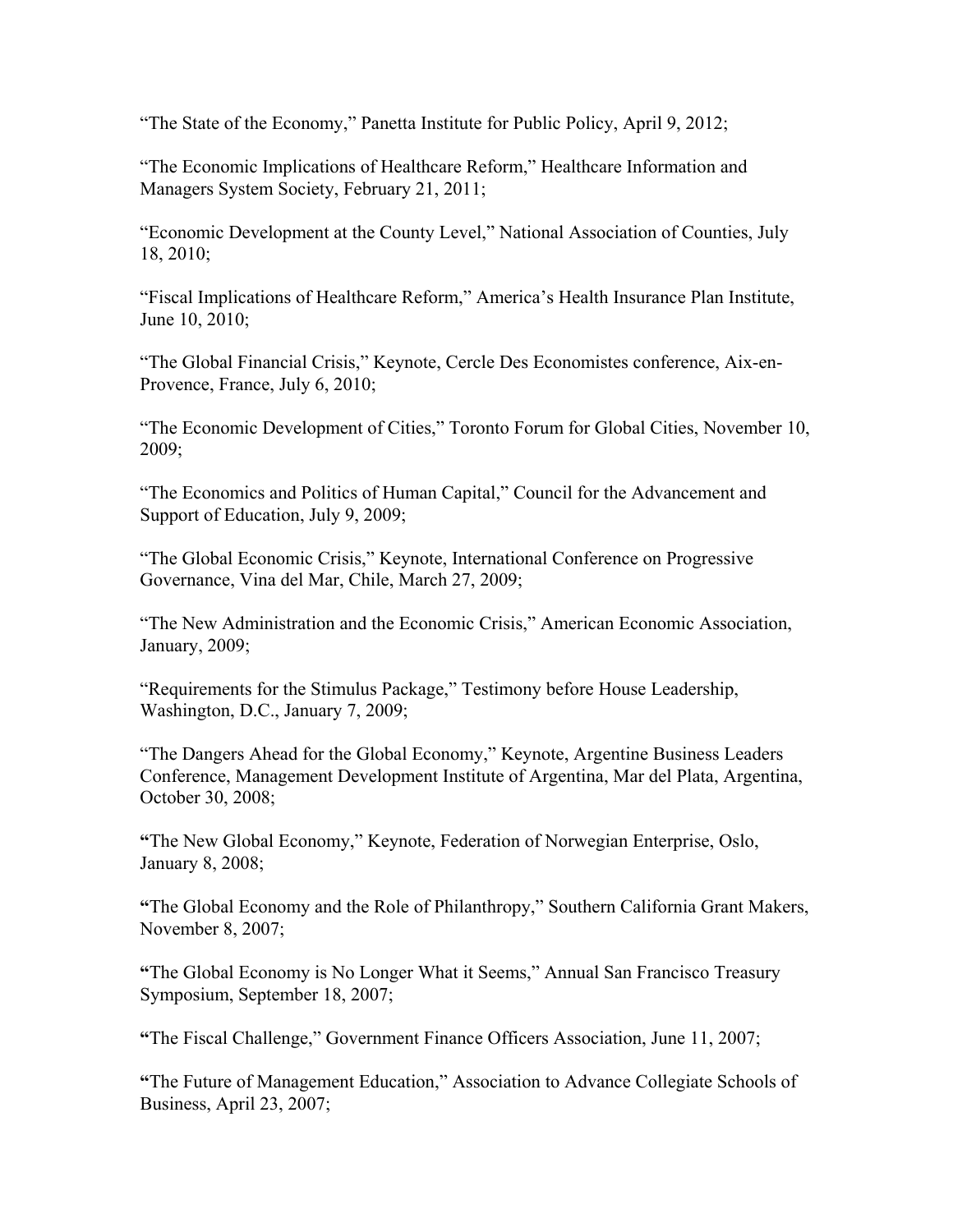**"**The True Educational Challenge," Southern Association of Colleges and Schools, December 11, 2006;

**"**Fighting Poverty Community by Community," Northwest Area Foundation, September 19, 2006;

**"**Human Capital and Information Management," Society for Information Management International, September 18, 2006;

**"**Financing the Nation's Human Resources," National Association of Student Aid Administrators, July 5, 2006;

**"**Will Our Children Have a Better Life? The Challenge of the New Economy," Leon and Sylvia Panetta Institute, May 8, 2006;

**"**Leveraging Private Resources for Public Ends," Commonfund, March 12, 2006;

"Public Policy and the Future of the City," National League of Cities**,** December 8, 2005; **"**What the Workforce Needs Most," San Diego Workforce Partnership, 2005

### **Television series**

AThe Grass Roots,@ PBS, fall 1998

AThe Long and the Short of It,@ PBS, 1997 (Emmy award)

AMade in America,@ Public Broadcasting Service, 1992 (writer and host for 4-part special on work and competitiveness in the United States).

# **Public-radio specials**

ALife=s Labors@ (one-hour Labor Day special), September 1-3, 2001

AWhen I=m 64" (one-hour special on Social Security), September, 1998

### **Plays**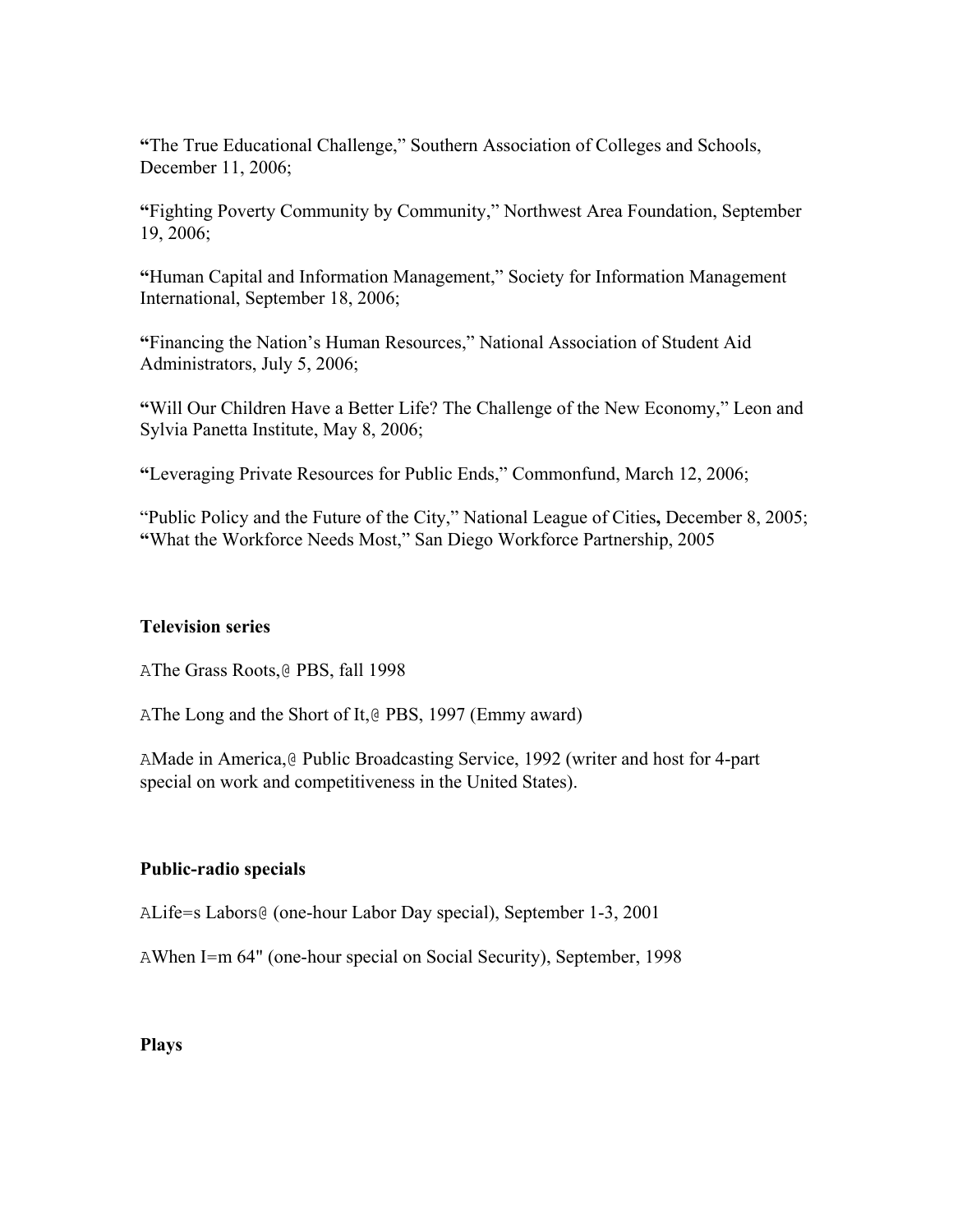Milton and Augusto (readings, American Conservatory Theater, San Francisco, April 2016; University of California Berkeley, Center for Latin American Studies, September 2013).

Public Exposure (East Coast premier, Wellfleet Harbor Actor's Theater, June 2005; West Coast premier, Santa Rosa Theater, June 2008);

#### **Awards, honors**

Fiat Lux Faculty Award, University of California Berkeley, 2019.

John Gardner Public Service Award, Common Cause, October, 2018.

Intelligence and Courage Award, Frances Perkins Center, October 5, 2018.

Galbraith-Schlesigner Award for Lifetime Achievement, Americans for Democratic Action, June, 2009.

Outstanding Mentorship of Graduate Student Instructors, University of California at Berkeley, 2009.

Bruno-Kreisky Award, best political book of year (Supercapitalism), 2009**.**

Vaclev Havel Prize, Prague, October, 2003.

Distinguished Citizen Scholar Award, University of Massachusetts at Amherst, 2003.

Nelson Rockefeller Distinguished Public Service Award, Dartmouth College, 2002.

Teacher of the Year, Brandeis University, 2001

Louis Brownlow Award (best book on public administration), National Academy of Public Administration, 1984.

#### **Recognitions**

Named by *Time Magazine* as one of the ten most successful cabinet officials of the past century (2008);

Named by *The Wall Street Journal* as one of the ten most influential business thought leaders (2008, 2013).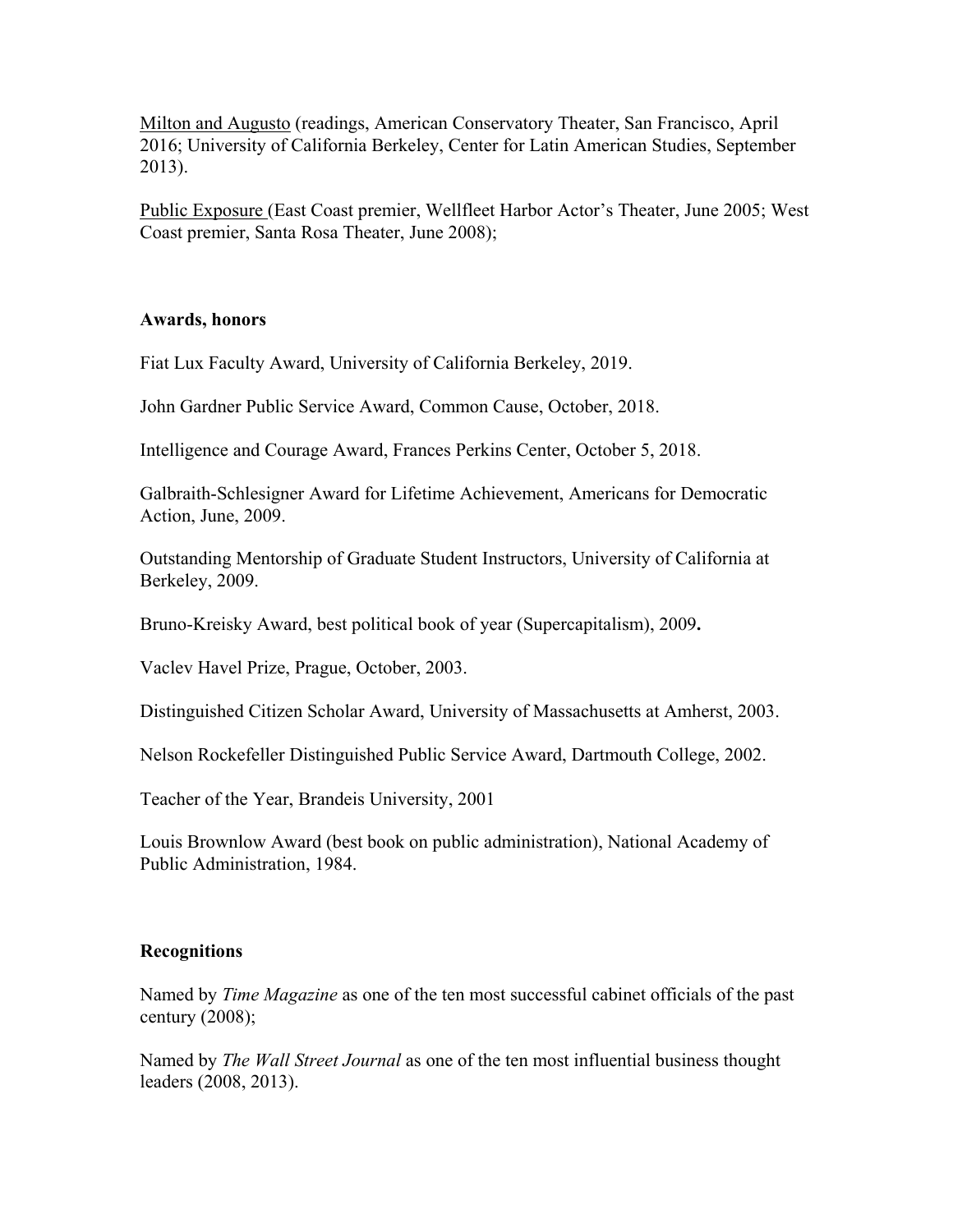#### **Commencement speeches/ honorary degrees:**

U Cal Berkeley winter commencement, 2015; U Cal Berkeley department and school commencements, 2004, 2005, 2006, 2010, 2011, 2012, 2013, 2014; California State Fullerton, 2008 Pacific Lutheran University, 2008 Grinnell College, 2002 Bates College, 2001 Emory University, 1999 Wheaton College, 1998 University of New Hampshire, 1997 University of Maryland, 1995 Dartmouth College, 1994 American University, 1993

#### **Other current activities:**

Chairman, Common Cause, Washington, D.C.

Advisory Board, General Accountability Office, Washington, D.C.

Contributing editor and co-founder, The American Prospect (monthly journal of public policy and public affairs).

Board of Directors and co-founder, Economic Policy Institute, Washington, D.C. (nonprofit economic research institute).

#### **At U Cal Berkeley:**

U Cal Berkeley winter commencement address, 2015; Convocation addresses, 2015, 2014, 2012. Commencement addresses, Sociology, Political Science, Rhetoric, GSPP Advisory Board, Blum Center Advisory Board, Labor Center

#### **Past activities:**

--- Advisor, Bernie Sanders primary campaign, 2016;